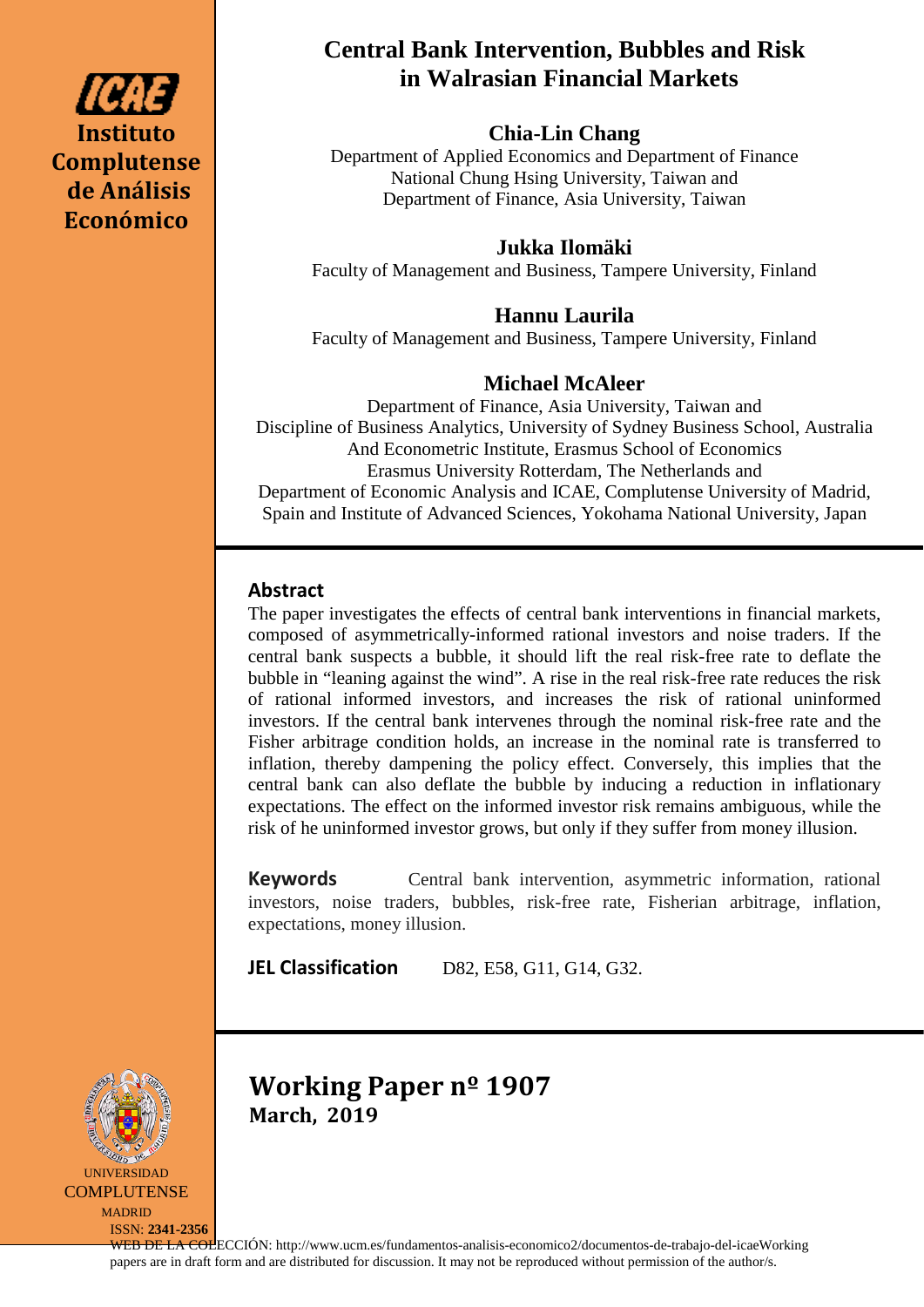# **Central Bank Intervention, Bubbles and Risk in Walrasian Financial Markets\***

## **Chia-Lin Chang**

Department of Applied Economics and Department of Finance National Chung Hsing University, Taiwan and Department of Finance, Asia University, Taiwan

## **Jukka Ilomäki**

Faculty of Management and Business, Tampere University, Finland

## **Hannu Laurila**

Faculty of Management and Business, Tampere University, Finland

#### **Michael McAleer\*\***

Department of Finance, Asia University, Taiwan and Discipline of Business Analytics, University of Sydney Business School, Australia and Econometric Institute, Erasmus School of Economics Erasmus University Rotterdam, The Netherlands and Department of Economic Analysis and ICAE, Complutense University of Madrid, Spain and Institute of Advanced Sciences, Yokohama National University, Japan

#### February 2019

\* For financial support, the first author wishes to acknowledge the Ministry of Science and Technology (MOST), Taiwan, and the fourth author is most grateful to the Australian Research Council and Ministry of Science and Technology (MOST), Taiwan.

\*\* Corresponding author: [michael.mcaleer@gmail.com](mailto:michael.mcaleer@gmail.com)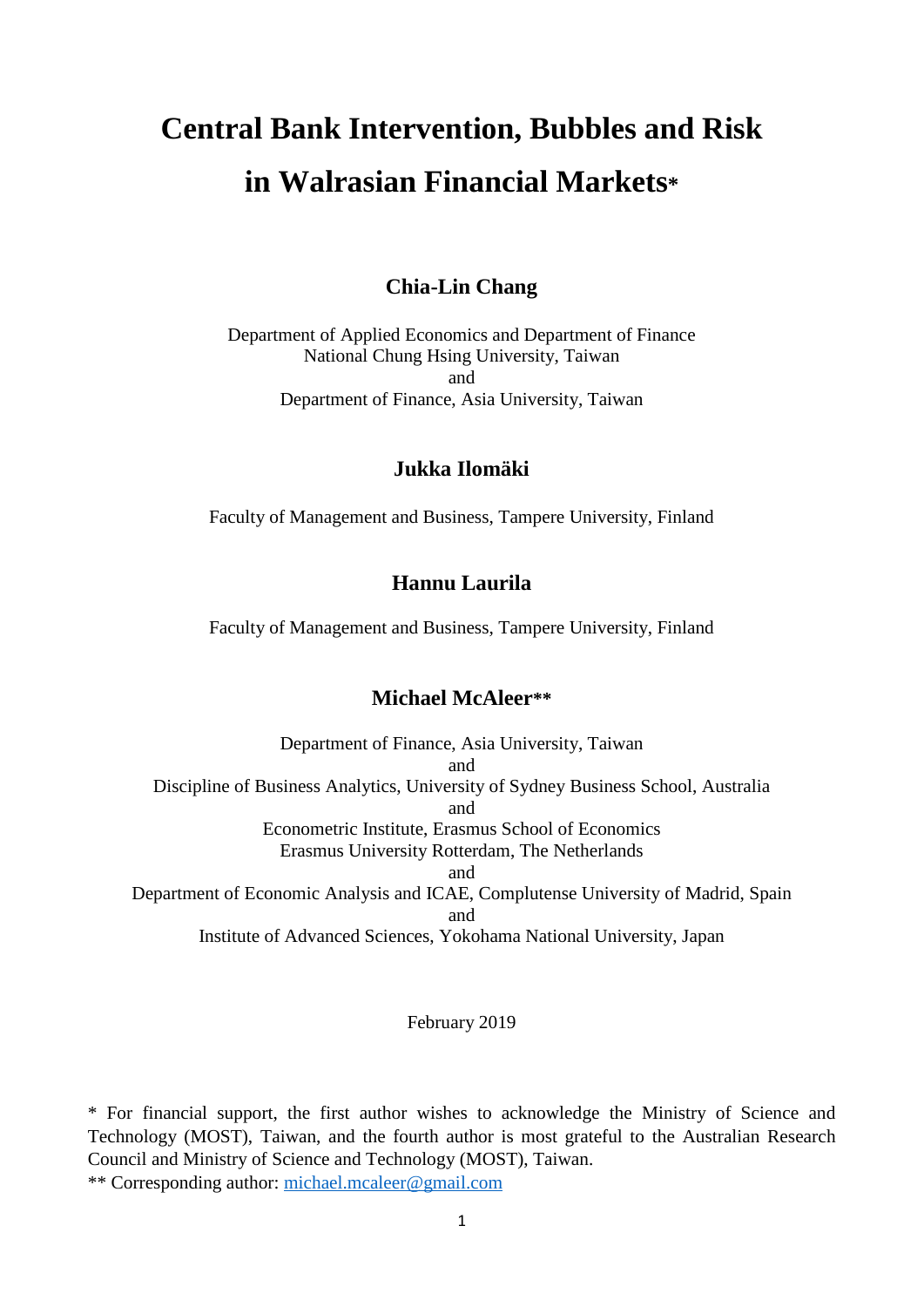#### **Abstract**

The paper investigates the effects of central bank interventions in financial markets, composed of asymmetrically-informed rational investors and noise traders. If the central bank suspects a bubble, it should lift the real risk-free rate to deflate the bubble in "leaning against the wind". A rise in the real risk-free rate reduces the risk of rational informed investors, and increases the risk of rational uninformed investors. If the central bank intervenes through the nominal risk-free rate and the Fisher arbitrage condition holds, an increase in the nominal rate is transferred to inflation, thereby dampening the policy effect. Conversely, this implies that the central bank can also deflate the bubble by inducing a reduction in inflationary expectations. The effect on the informed investor risk remains ambiguous, while the risk of he uninformed investor grows, but only if they suffer from money illusion.

**Keywords:** Central bank intervention, asymmetric information, rational investors, noise traders, bubbles, risk-free rate, Fisherian arbitrage, inflation, expectations, money illusion. **JEL:** D82, E58, G11, G14, G32.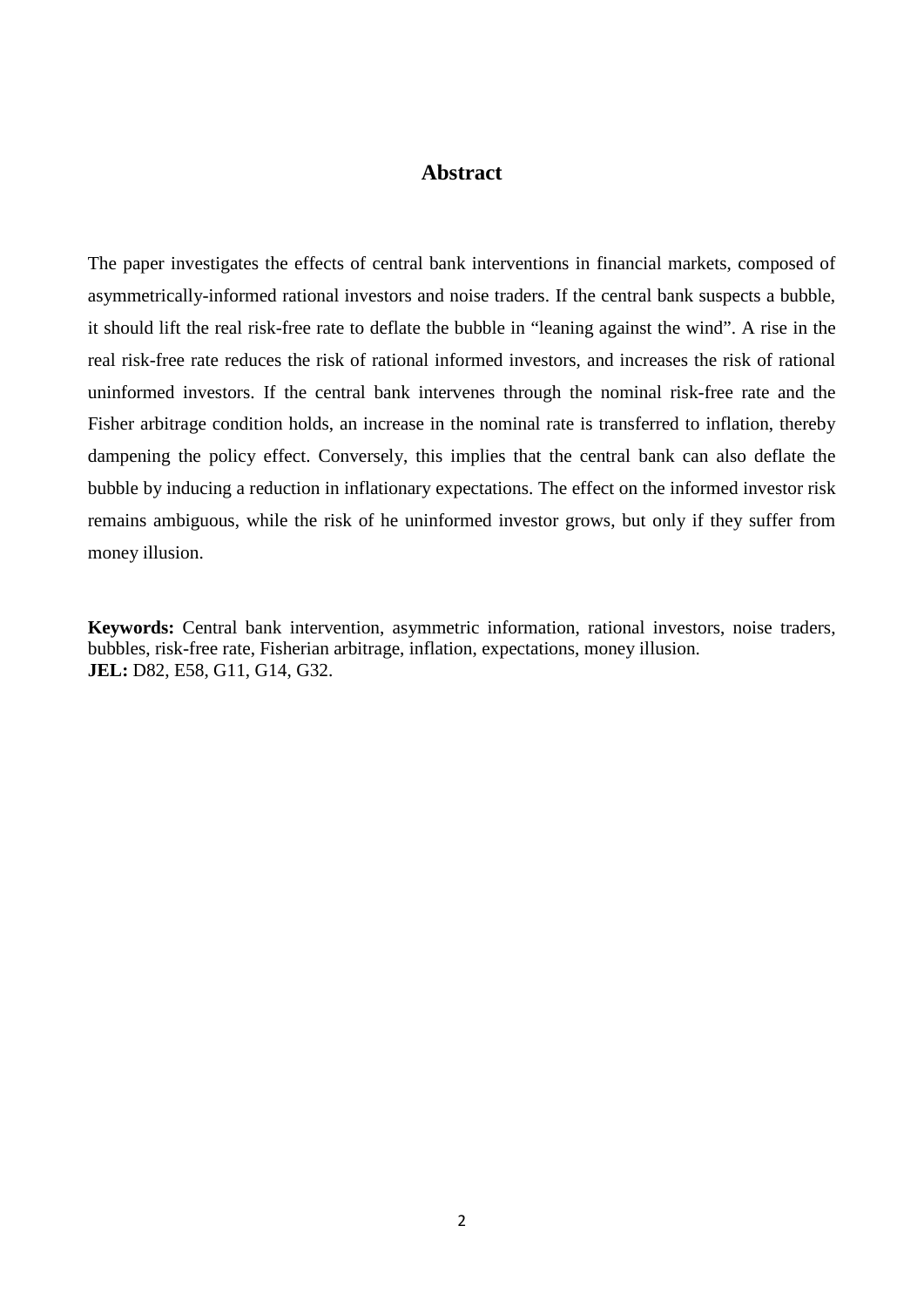#### **1. Introduction**

How the central bank might respond to a suspected bubble in financial markets is a key aspect of public policy. General intuition suggests that the lower is the risk-free rate of return, the higher are asset prices as shareholders' discount rate for future cash flows would be low. Based on this intuition, the "leaning against the wind" policy says that if the central bank wishes to deflate a bubble in financial markets, it should lift interest rates. This leads to issues such as how the policy might have implications on investor risk, as well as the critical role of inflation.

By the classical Fisher (1905) arbitrage definition, the nominal risk-free yield equals the real yield multiplied by inflationary expectations. This idea has recently received attention in the Neo-Fisherian form because of the presence of simultaneous low interest rates and inflation in Japan, Europe and the USA. Among others, Williamson (2016) suggests this as a reasonable explanation for the dilemma. The advice is that central banks should use monetary policy to raise the risk-free rate in order to raise inflation to the target level.

Cochrane (2017) proposes that, with flexible prices, the Neo-Fisherian proposition is in accord with the New Keynesian framework. However, Garcia-Schmidt and Woodford (2019) claim that the Neo-Fisherian result is due to the assumption of rational expectations. Moreover, if it is replaced by a temporary equilibrium with reflective expectations (see Evans and McGouch, 2017), the result changes to the "leaning against the wind" implication. They argue that the system does not converge to the Neo-Fisherian equilibrium in any reasonable time.

In the financial market literature, this is related to higher-order expectations (see Allen, Morris and Shin, 2006), where the average expectations of investors depart from first-order rational expectations, thereby implying the existence of trading within a short horizon. On the other hand, the behavioural finance literature (see Shiller, 1982, and De Bondt and Thaler 1985 among others) has tackled the issue from the point of view of bounded rationality of investors (see Hirshleifer, 2015 for a recent review of the literature).

In this paper, it is assumed that rational investors can be separated in informed and uninformed investors. We assume that informed investors have private noisy information about the true value of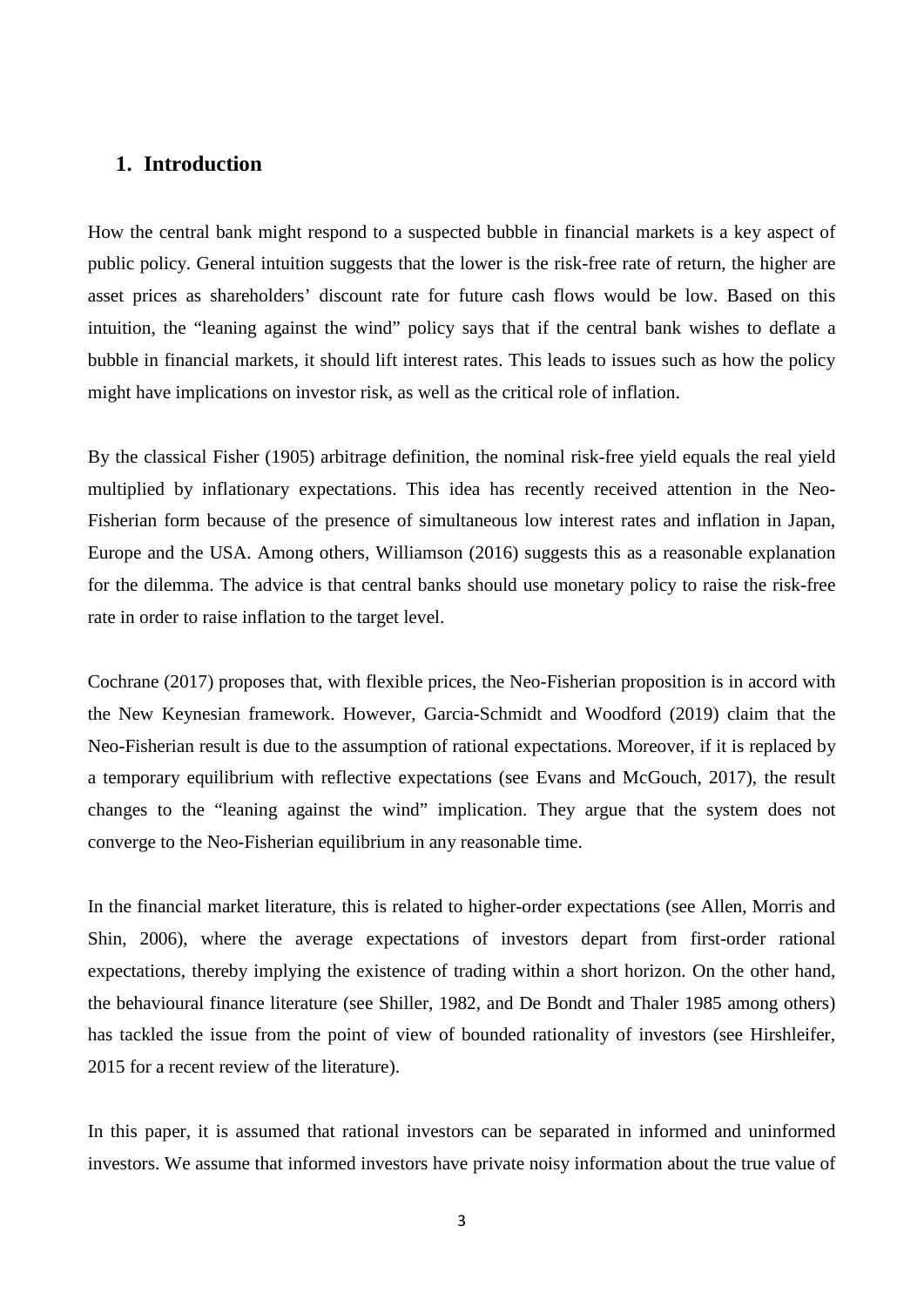a risky asset, whereas uninformed investors infer the true value from the market price of the financial asset.

In addition, there are irrational noise traders in the market. The basic two-period model closely follows the presentation in Ilomäki and Laurila (2018), who show that an increase in the noise trader effect leads to a reduction in the risk of uninformed investors, and an increase in the risk of uninformed investors.

Starting from seminal studies of Markowitz (1952), Tobin (1958), Sharpe (1964) and Lintner (1965), rational investors are assumed to be risk averse so that they allocate their investments between risky and risk-free assets according to their risk tolerance. In the classical Walrasian equilibrium model, excess demand is zero. Therefore, in a financial market where the initial holdings of risky assets are positive without extra emissions, trading continues until the excess supply of risky assets is also set to zero.

This outcome can be interpreted as a short-term trading period. According to Froot et al. (1992) and Shleifer and Vishny (1997), among others, short-term trading is important for a risk averse investor, who seeks gains from closing their position earlier rather than later. This can create a temporary equilibrium with reflective expectations, in the spirit of Garcia-Schmidt and Woodford (2019).

The paper applies the Walrasian framework to the financial market, and show that the "leaning against the wind" policy works. It is also shown that, if the central bank elevates the real risk-free rate, it makes the risk of informed investors decrease and the risk of informed investors increase. Furthermore, elevation of the nominal rate is less effective because of the inflationary effect, implying that the bubble can also be deflated by manipulating inflationary expectations downwards. However, if the central bank controls the nominal risk-free rate or inflationary expectations, money illusion (see Shafir et al., 1997) may hamper the policy effect.

The remainder of the paper proceeds as follows. Section 2 presents the basic model specification. Section 3 derives the financial market equilibrium. The analysis of the effects of central bank intervention on asset prices and rational investor risk is presented in Section 4. Some concluding comments are given in Section 5.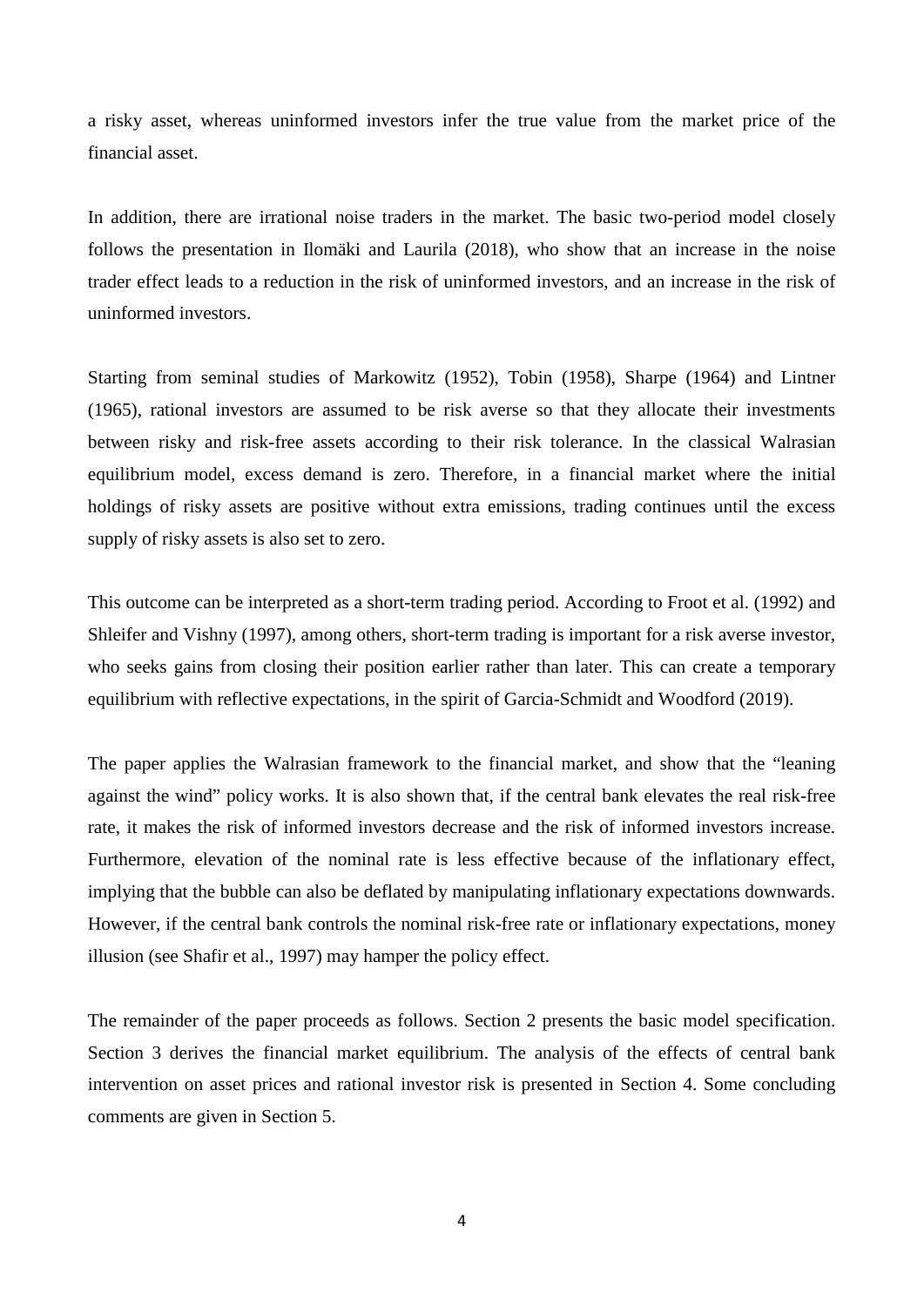#### **2. Model Specification**

The basic model follows the basic presentation in Ilomäki and Laurila (2018), with references to Grossman and Stiglitz (1980), Admati (1985), and Mendel and Shleifer (2012). There is a set [0,1] of rational constant absolute risk averse (CARA) investors (with CARA coefficient equal to one) in a Walrasian financial market. The rational investor allocates their investments between risk-free and risky assets. They live for two periods, trading in the first period, and consuming in the second period, maximizing their utility form consumption, which is given as:

$$
u(c)=-e^{-c}.
$$

All trading occurs in period 1, while the payoffs that enable consumption arise in period 2.

The risk-free asset pays  $(1+r)$  units of consumption in period 2, where *r* is the real risk-free rate of return, and the risky asset pays  $\tilde{D} \sim N(\tilde{D}, \sigma_D^2)$  in terms of consumption in period 2. The market price of the risky asset is *P* per share, expressed in terms of consumption. The rational investor has asymmetric information. The share of informed investors is  $\mu$ ,  $0 < \mu < 1$ , and they observe a noisy signal,  $\tilde{s} = \tilde{D} + \varepsilon$ , with  $\varepsilon \sim N(0, \sigma_s^2)$ .

The  $(I-\mu)$  uninformed investors observe *P*, and form rational expectations on  $\tilde{D}$  based on *P*. Mendel and Shleifer (2012) also propose that  $(I-\mu) > \mu$ . In the market, there is also a measure 1 of correlated noise traders, who exchange risk-free assets for  $\tilde{N} \sim N(0, \sigma_N^2)$  units of the risky asset purely according to sentiment. The initial allocation of the risky asset is:

$$
\mu a_1 + (1 - \mu)a_U + a_N = A,
$$
\n(1)

where  $a<sub>I</sub>$ ,  $a<sub>U</sub>$  and  $a<sub>N</sub>$  denote the possessions of the informed investor, uninformed investor, and noise trader, respectively.

All traders hold an identical amount  $a<sub>0</sub>$  of the risk-free asset. The informed investors form their expectation of  $\tilde{D}$  based on their private signal,  $\tilde{S}$ :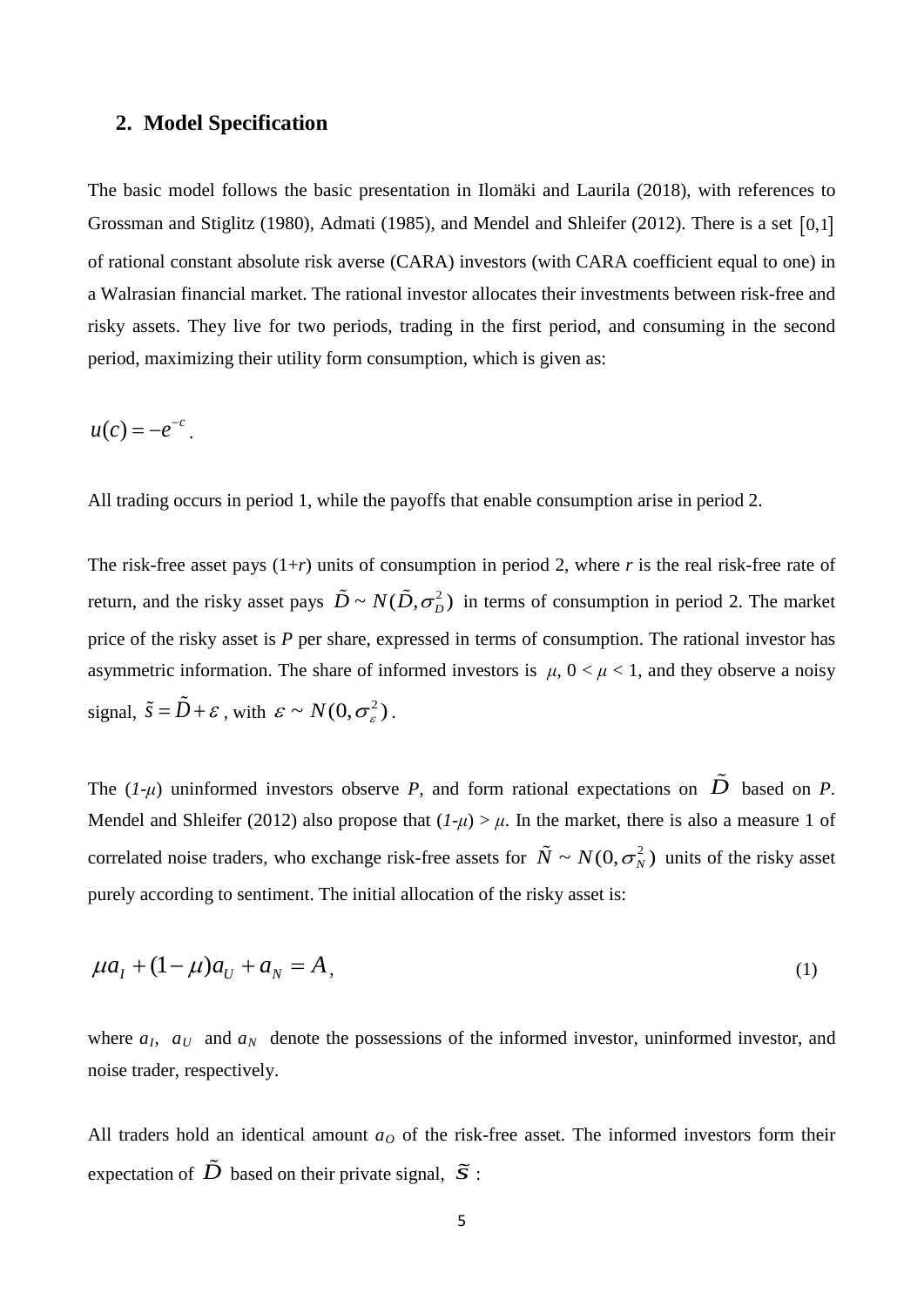$$
E\left[\tilde{D} \mid \tilde{s}\right] = \tilde{D} + \beta \left[\tilde{s} - \tilde{D}\right].\tag{2}
$$

In equation (2):

$$
\beta = \frac{\sigma_D^2}{\sigma_s^2},\tag{3}
$$

where  $\sigma_s^2 = \sigma_D^2 + \sigma_s^2$ . The variance of the informed investors' prediction error is given as:

$$
\sigma_I^2 = \frac{\sigma_D^2 \sigma_\varepsilon^2}{\sigma_s^2} \,. \tag{4}
$$

Equation (4) defines the informed investors' risk premium, and thus risk, as the coefficient of absolute risk aversion is 1, according to the CARA assumption. By equation (2), the dividend yield  $\tilde{D}$  influences the market price *P* through the informed investor private signals. Therefore, *P* depends on  $\tilde{S}$  as well as on  $\tilde{N}$ , the demand of the noise trader.

In a linear framework, write:

$$
P = z + b\tilde{s} + c\tilde{N},\tag{5}
$$

where *z*, *b*, and *c* are unknown parameters. The uninformed investor bases their expectations on their observation on *P* :

$$
E\left[\tilde{D} \mid P\right] = \tilde{D} + \gamma \left[b(\tilde{s} - \tilde{D}) + c\tilde{N}\right],\tag{6}
$$

where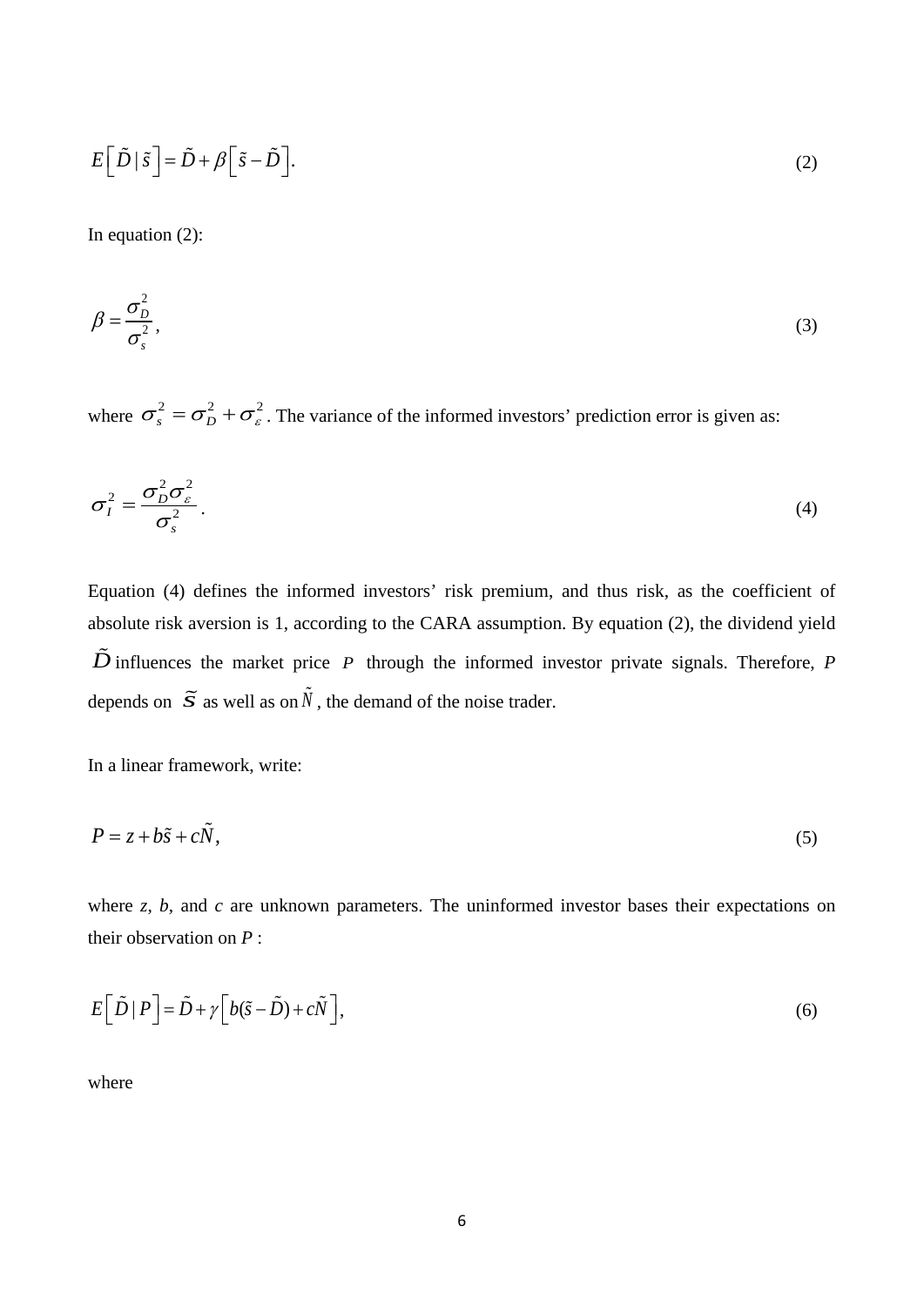$$
\gamma = \frac{b\sigma_D^2}{b^2 \sigma_s^2 + c^2 \sigma_N^2} \,. \tag{7}
$$

The unobserved error in the informed investors' signal,  $\tilde{S}$ , and of the noise traders' effect, add their components to the expectation. The variance of the uninformed investors' prediction error (risk premium) is given as:

$$
\sigma_U^2 = \frac{\left(b^2 \sigma_s^2 + c^2 \sigma_N^2\right) \sigma_D^2}{b^2 \sigma_s^2 + c^2 \sigma_N^2}.
$$
\n(8)

Under the CARA assumption, equation (8) defines the uninformed investor risk.

#### **3. Financial Market Equilibrium**

In order to examine the market demand for the risky asset, consider the expected utility of the informed investor:

$$
u(c) = -e^{-x_I E[\tilde{D}|\tilde{s}]-a_0(1+r)+[x_I - a_I]P(1+r)+\frac{x_I^2 \sigma_I^2}{2}},
$$
\n(9)

where  $x_i$  is the informed investor demand of the risky asset. Taking the first-order maximum condition and solving leads to:

$$
x_{I} = \frac{E\left[\tilde{D}|\tilde{s}\right] - P(1+r)}{\sigma_{I}^{2}},\tag{10}
$$

where the numerator depicts the gain for trading, and the denominator is the risk premium. The expected utility of an uninformed investor is given as: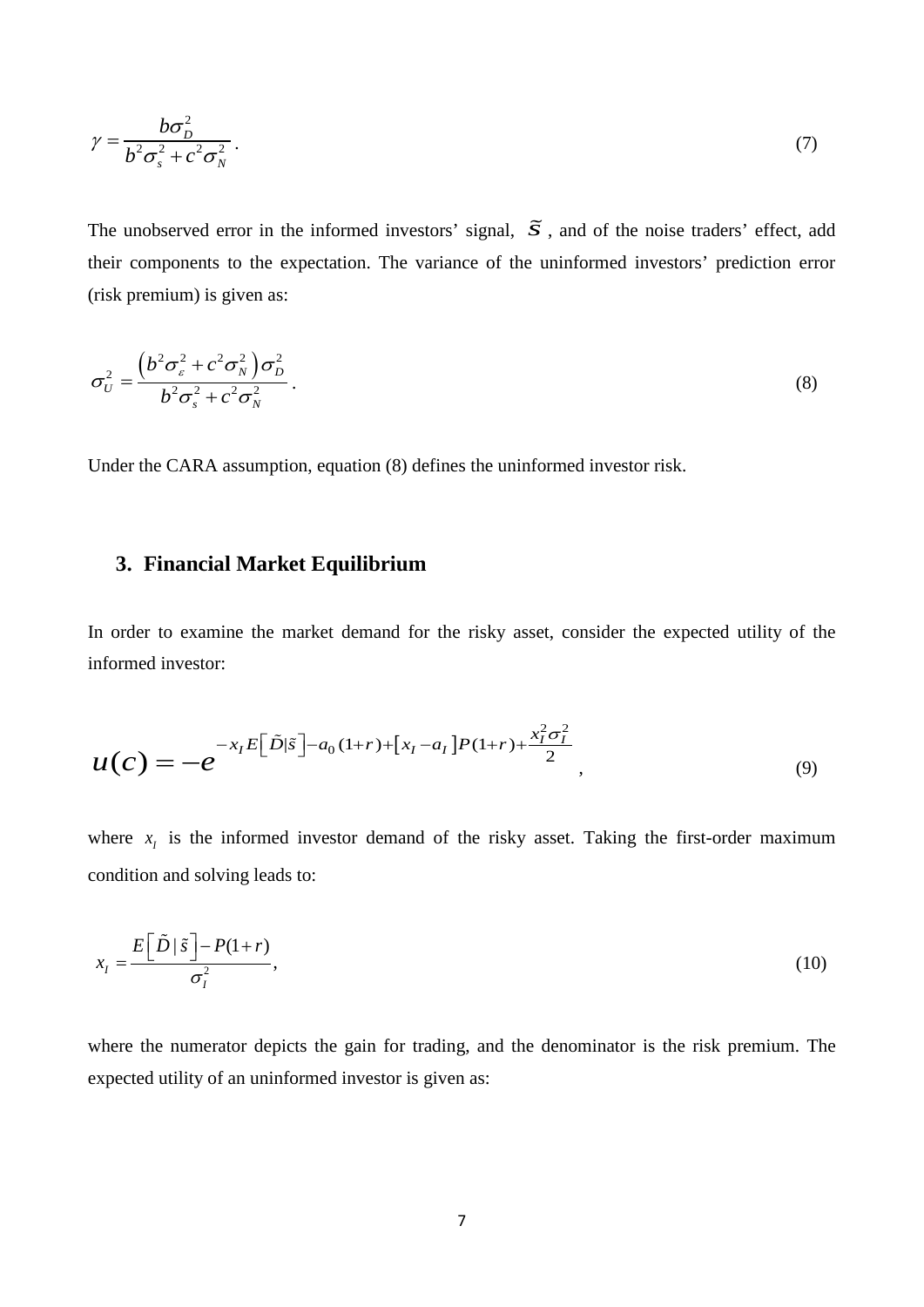$$
u(c) = -e^{-x_I E[\tilde{D}|P]-a_0(1+r)+[x_U - a_U]P(1+r)+\frac{x_U^2 \sigma_U^2}{2}},
$$
\n(11)

which yields:

$$
x_U = \frac{E\left[\tilde{D} \mid P\right] - P(1+r)}{\sigma_U^2} \tag{12}
$$

for the uninformed investor's demand of the risky asset. Market supply of the risky asset is given in equation (1), and the market clearing condition for the risky asset is given as:

$$
\mu x_1 + (1 - \mu)x_U + \tilde{N} = A \tag{13}
$$

Using equations (10) and (12), and recalling equations (2), (5) and (6), leads to:

$$
\mu \left[ \frac{\tilde{D} + \beta(\tilde{s} - \tilde{D}) - (z + b\tilde{s} + c\tilde{N})(1+r)}{\sigma_i^2} \right] + (1 - \mu) \left[ \frac{\tilde{D} + \gamma \left[ b(\tilde{s} - \tilde{D}) + c\tilde{N} \right] - (z + b\tilde{s} + c\tilde{N})(1+r)}{\sigma_v^2} \right] + \tilde{N} = A. \quad (14)
$$

The left-hand side of equation (14) includes a constant, and terms involving  $\tilde{S}$  and  $\tilde{N}$ , whereas the right-hand side expresses the constant supply of the risky asset. In equilibrium, the constant term on the left-hand side must equal the right-hand side, and the terms including the coefficients of  $\tilde{s}$  and  $\tilde{N}$  must be zero. The unknown parameters *z*, *b* and *c* in equation (5) can then be solved as:

$$
z = -\frac{\sigma_i^2 \sigma_v^2}{[\mu \sigma_v^2 + (1 - \mu)\sigma_i^2](1 + r)} A,
$$
\n(15)

$$
b = \frac{\mu \beta \sigma_U^2}{[\mu \sigma_U^2 + (1 - \mu)\sigma_I^2](1 + r) - \gamma (1 - \mu)\sigma_I^2},
$$
\n(16)

$$
c = \frac{\sigma_i^2 \sigma_U^2}{\left[\mu \sigma_U^2 + (1 - \mu)\sigma_I^2\right](1 + r) - \gamma(1 - \mu)\sigma_I^2}.
$$
\n(17)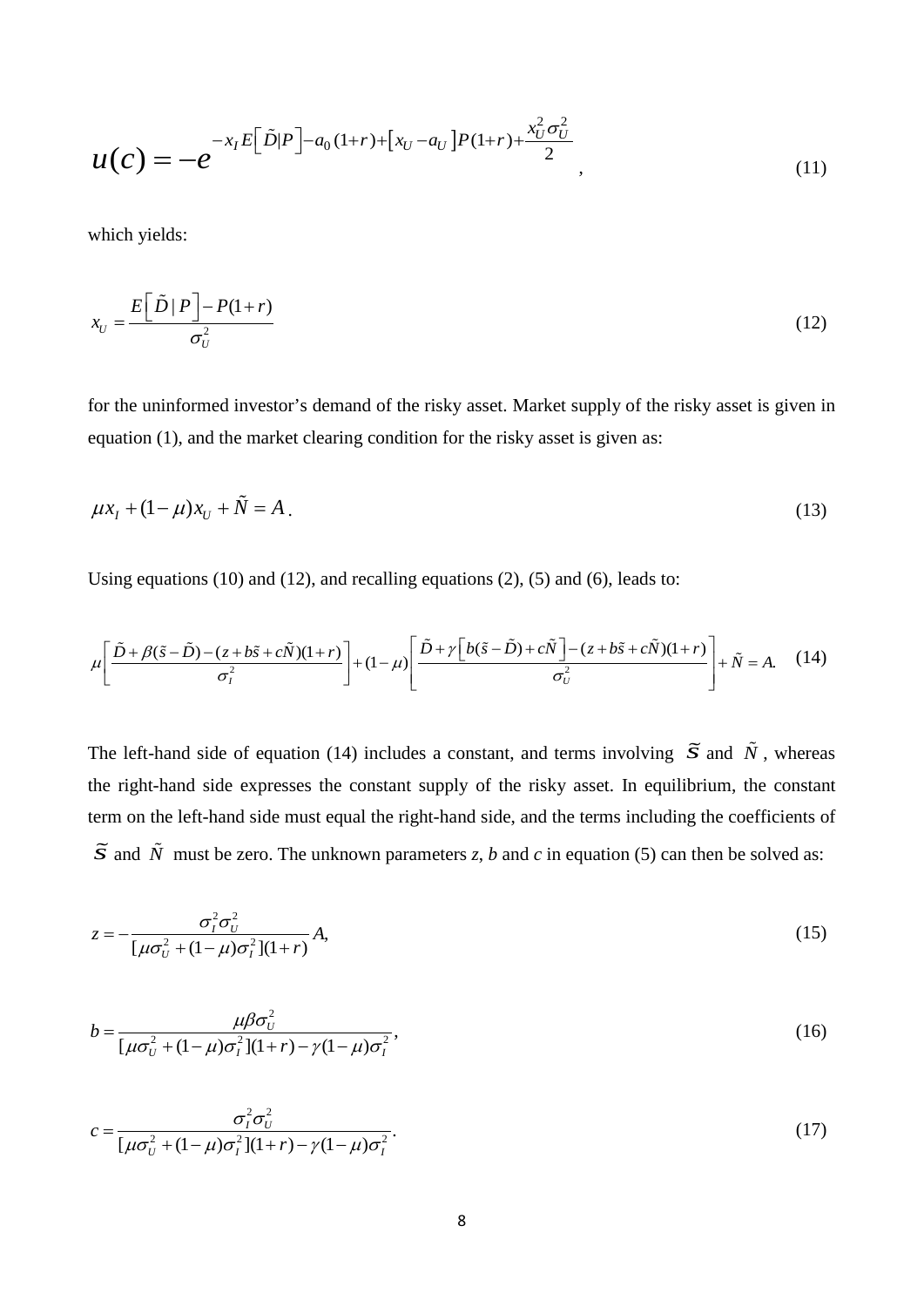Finally, substitute equations (15), (16) and (17) into equation (5), which leads to:

$$
P = -\frac{\sigma_i^2 \sigma_v^2}{\left[\mu \sigma_v^2 + (1 - \mu) \sigma_i^2\right](1 + r)} A + \frac{\mu \beta \sigma_v^2}{\left[\mu \sigma_v^2 + (1 - \mu) \sigma_i^2\right](1 + r) - (1 - \mu) \gamma \sigma_i^2} \tilde{s}
$$
  
+ 
$$
\frac{\sigma_i^2 \sigma_v^2}{\left[\mu \sigma_v^2 + (1 - \mu) \sigma_i^2\right](1 + r) - (1 - \mu) \gamma \sigma_i^2} \tilde{N}.
$$
 (18)

Equation (18) presents the composition of the market price of the risky asset in the linear model framework.

## **4. Central Bank Intervention**

Assume now that the central bank can observe the development of bubbles in financial markets, and is able to make appropriate interventions.

This leads to the following proposition.

**Proposition 1**: *If the central bank suspects a bubble in financial markets and wants to deflate the bubble in the long run, it should lift the real risk-free rate.*

**Proof:** Following Milgrom and Stokey (1982), set  $A = 0$  in equation (18), such that, in the Walrasian equilibrium, all investors are content with their current holdings. It follows that:

$$
P = \frac{\mu \beta \sigma_U^2 \tilde{s} + \sigma_I^2 \sigma_U^2 \tilde{N}}{\left[\mu \sigma_U^2 + (1 - \mu) \sigma_I^2\right](1 + r) - (1 - \mu)\gamma \sigma_I^2}.
$$
\n(19)

As *P* is supposedly positive, it follows that the denominator is also positive. Rewriting the denominator as:

$$
\mu(1+r)\sigma_U^2 + (1-\mu)(1+r-\gamma)\sigma_I^2\,,
$$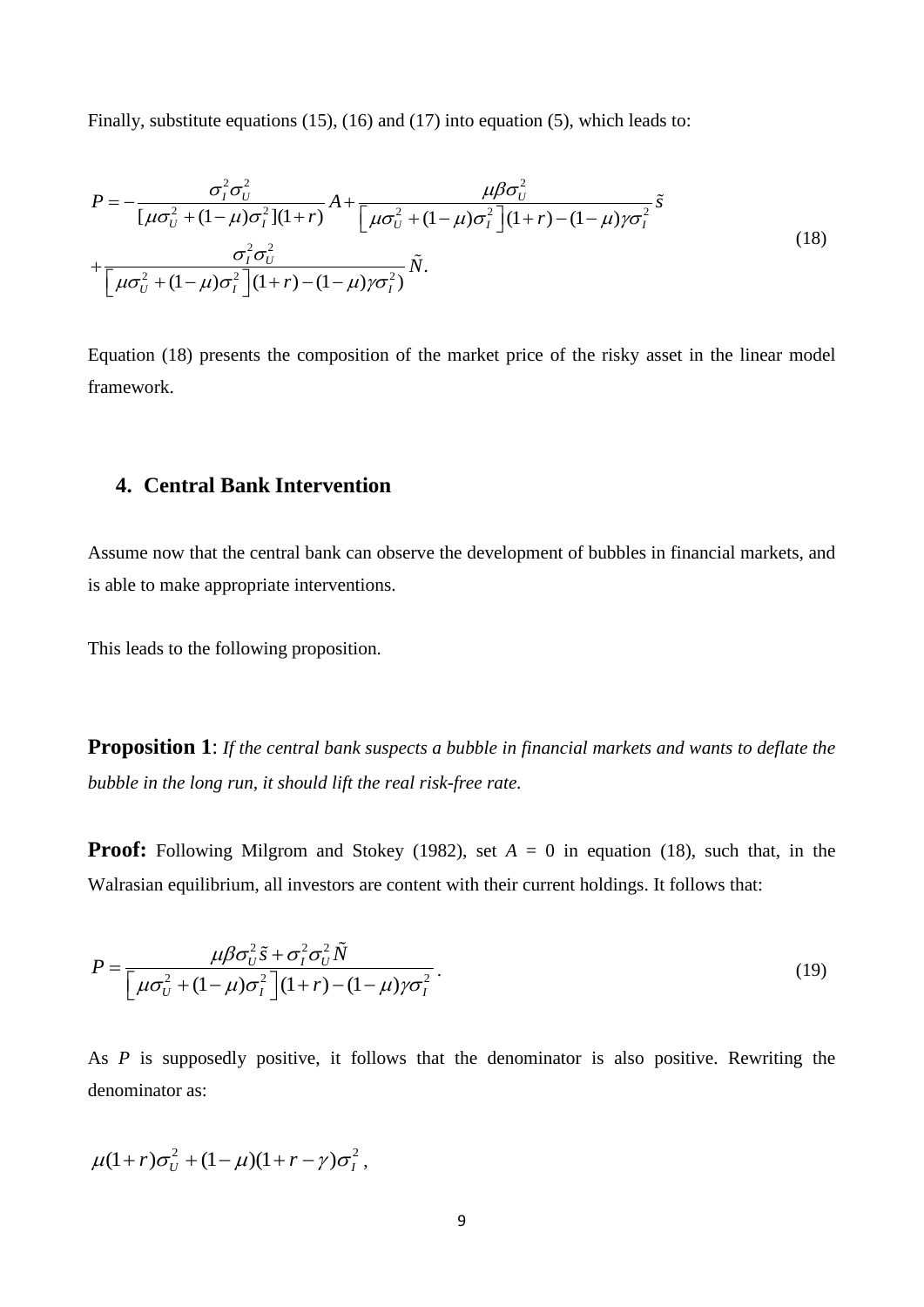It follows that:

$$
(1+r) > \gamma \tag{20}
$$

Concentrating on the slope of the linear model specification, taking the partial derivative of *P* against *r* in equation (19) leads to:

$$
\frac{\partial P}{\partial r} = -\frac{\sigma_U^2 (\mu \beta \tilde{s} + \sigma_I^2 \tilde{N}) [\mu \sigma_U^2 + (1 - \mu) \sigma_I^2]}{[(\mu \sigma_U^2 + (1 - \mu) \sigma_I^2)(1 + r) - (1 - \mu) \gamma \sigma_I^2]^2} < 0.
$$
\n(21)

The sign is negative, such that that increasing the risk-free rate lowers the market price of the risky asset, which deflates the bubble. Therefore, the "leaning against the wind" policy works. *QED*

The previous result leads to the following corollary.

**Corollary:** *The increase in the real risk-free rate affects the risk of rational informed and uninformed investors.*

**Proof:** Recall definitions (4) and (8) and the CARA assumption, and use equation (19) to solve for the informed investor risk,  $\sigma_I^2$ :

$$
\sigma_I^2 = \frac{\mu \sigma_U^2 \left[ \beta \tilde{s} - (1+r)P \right]}{(1-\mu)(1+r-\gamma)P - \sigma_U^2 \tilde{N}}.
$$
\n(22)

Likewise, solve the uninformed investor risk,  $\sigma_U^2$ , to obtain:

$$
\sigma_U^2 = \frac{(1-\mu)(1+r-\gamma)\mu\sigma_I^2 P}{\mu[\beta\tilde{s}-(1+r)P]+\sigma_I^2 \tilde{N}}.
$$
\n(23)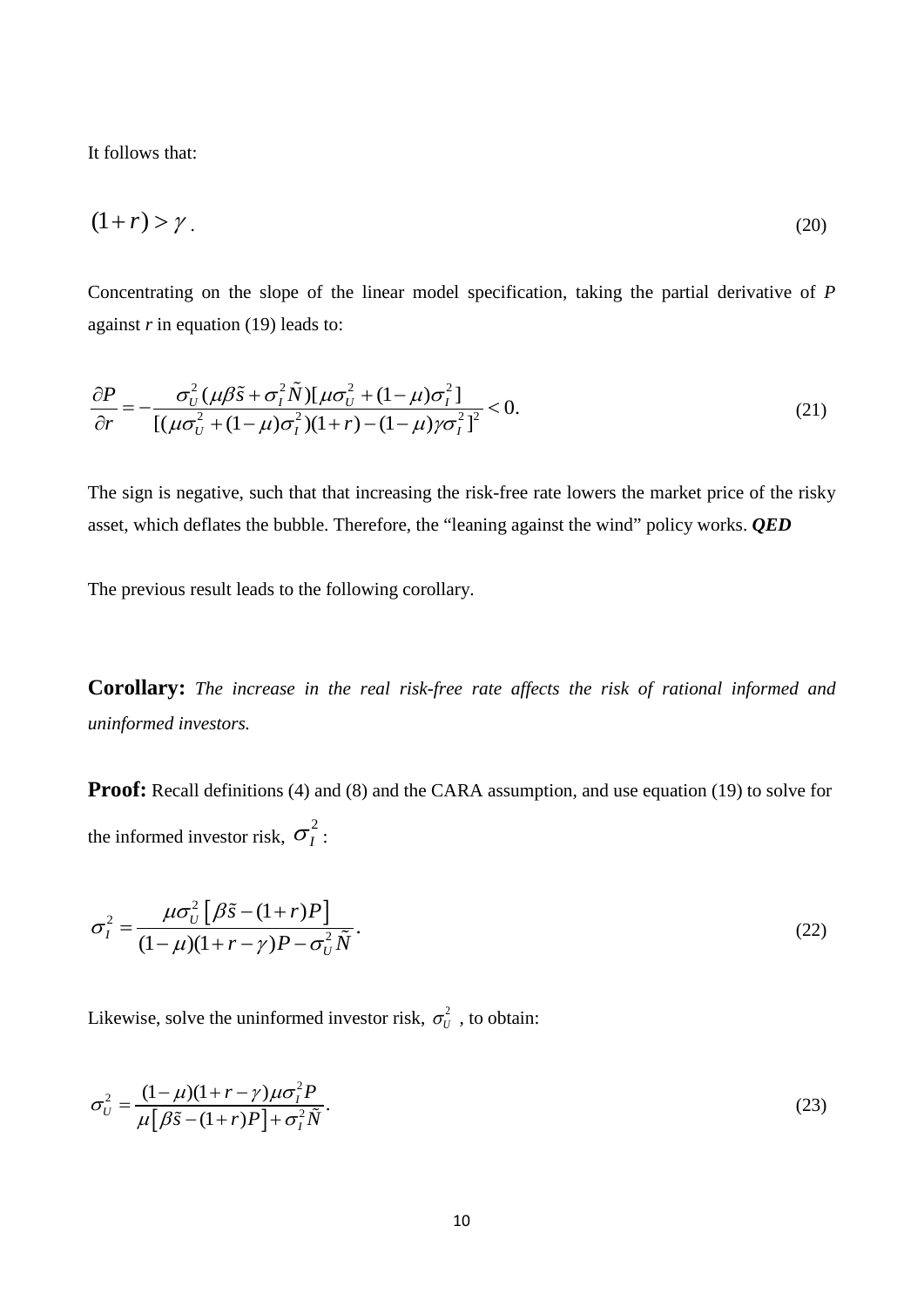As the values of  $\sigma_l^2$  and  $\sigma_U^2$  in equations (22) and (23), respectively, must be positive, the following conditions must hold:

$$
(1 - \mu)(1 + r - \gamma)P > \sigma_U^2 \tilde{N},\qquad(23)
$$

$$
\beta \tilde{s} > (1+r)P \tag{24}
$$

By condition (20), condition (24) implies that:

$$
\beta \tilde{s} > \gamma P \tag{25}
$$

Taking partial derivatives from equations (21) and (22) against *r*, leads to the following:

$$
\frac{\partial \sigma_l^2}{\partial r} = \frac{\sigma_U^2 \tilde{N} - (1 - \mu)(\beta \tilde{s} - \gamma P)}{[(1 - \mu)(1 + r - \gamma)P - \sigma_U^2 \tilde{N}]^2} \mu \sigma_U^2 P < 0,\tag{26}
$$

$$
\frac{\partial \sigma_U^2}{\partial r} = \frac{\sigma_I^2 \tilde{N} + \mu(\beta \tilde{s} - \gamma P)}{\left[\mu(1+r)P - \mu \beta \tilde{s} - \sigma_I^2 \tilde{N}\right]^2} (1-\mu) \sigma_I^2 P > 0.
$$
\n(27)

The signs in equations (26) and (27), as confirmed in conditions (23)-(25), make it clear that the rise in the real risk-free rate decreases the risk of the informed investor, and increases the risk of the uninformed investor. *QED*

The previous result leads to the following proposition.

**Proposition 2**: *Manipulation of the nominal risk-free rate is less effective, as it causes inflation in terms of consumption.*

**Proof:** Suppose that the Fisherian arbitrage condition holds: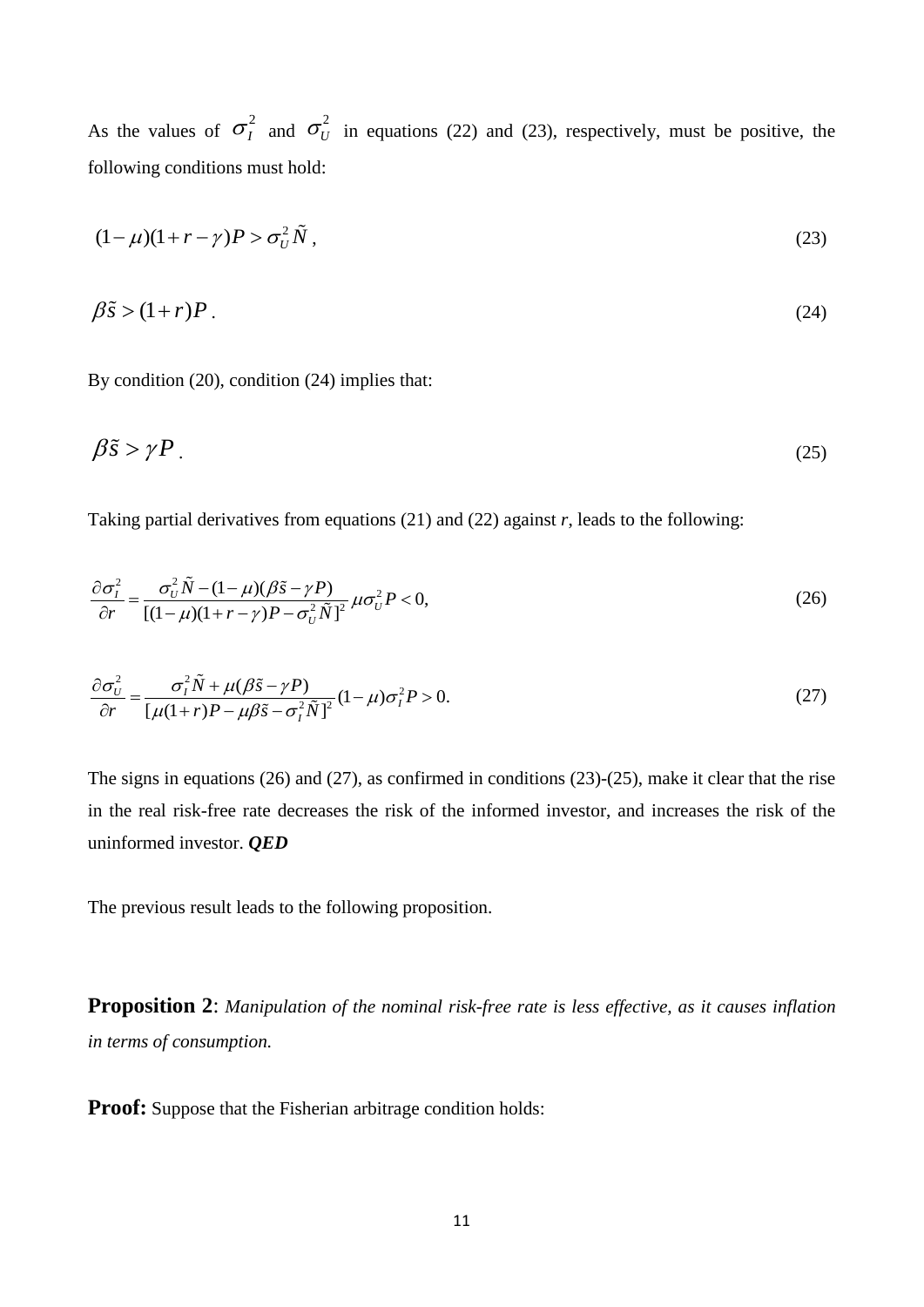$$
(1 + r_t^n) = (1 + r_t^r) E_t (1 + \pi_{t+1}).
$$

Define the gross real risk-free yield as:

$$
1 + r \equiv \frac{1 + r^n}{E_t (1 + \pi_{t+1})},
$$
\n(28)

where  $r^n$  is the nominal rate and  $E_t(1 + \pi_{t+1})$  denotes the inflationary expectation of the price of one unit of consumption in period 2. Using (28) in equation (19), and taking partial derivatives against  $r^n$ , leads to:

$$
\frac{\partial P}{\partial r^n} = \frac{1}{E_t (1 + \pi_{t+1})} \frac{\partial P}{\partial r}.
$$
\n(29)

Therefore, under the Fishererian condition, manipulation of the nominal risk-free rate is less effective than manipulation of the real rate as inflationary expectations deflate the effect. *QED*

The previous result leads to the following proposition.

#### **Proposition 3**: *The bubble in financial markets can also be deflated by controlling inflation.*

**Proof:** Using definition (28) in equation (19), and taking partial derivatives against inflationary expectations, leads to:

$$
\frac{\partial P}{\partial E_t(\pi_{t+1})} = \frac{\sigma_U^2(\mu\beta\tilde{s} + \sigma_I^2 \tilde{N}) \left[\mu\sigma_U^2 + (1-\mu)\sigma_I^2\right]}{\left\{\left[\mu\sigma_U^2 + (1-\mu)\sigma_I^2\right] \frac{1+r^n}{E_t(1+\pi_{t+1})} - (1-\mu)\gamma\sigma_I^2\right\}^2} \frac{1+r^n}{E_t(1+\pi_{t+1})^2} > 0.
$$
\n(30)

The last equation states that controlling consumption price inflation,  $\partial E_t(\pi_{t+1})$  < 0, also deflates the price in financial markets. *QED*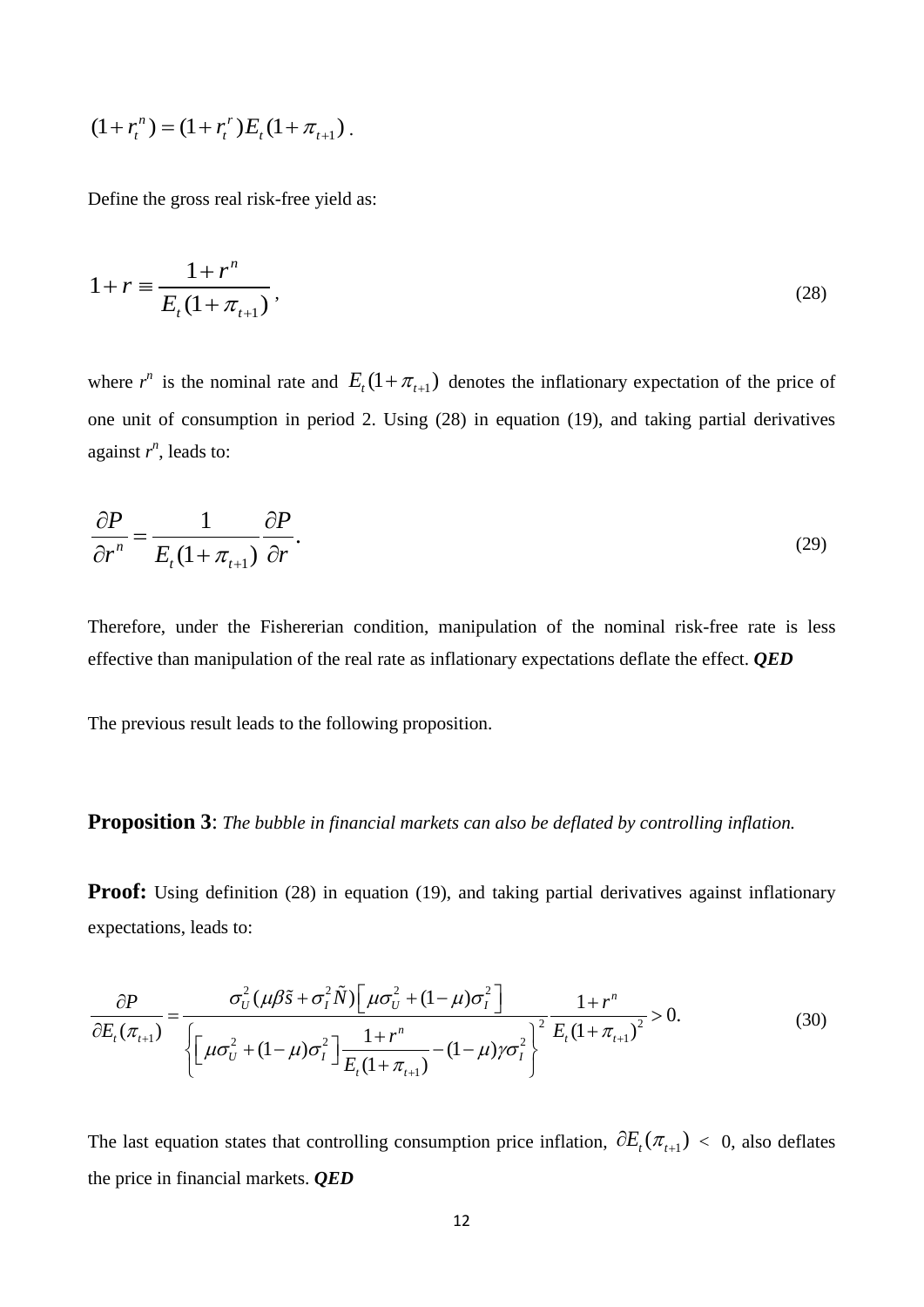The previous result leads to the following proposition.

# **Corollary**: *A change in inflationary expectations may affect the risk of rational investors.*

**Proof**: Using the Fisherian condition (28) in equation(19), and solving for  $\sigma_I^2$  and  $\sigma_U^2$ , leads to the following results:

$$
\sigma_l^2 = \frac{\mu \sigma_U^2 \left[ \beta \tilde{s} - \frac{1 + r^n}{E_t (1 + \pi_{t+1})} P \right]}{(1 - \mu) (\frac{1 + r^n}{E_t (1 + \pi_{t+1})} - \gamma) P - \sigma_U^2 \tilde{N}},
$$
\n(31)

$$
\sigma_U^2 = \frac{(1-\mu)\left(\frac{1+r^n}{E_t(1+\pi_{t+1})}-\gamma\right)\mu\sigma_I^2 P}{\mu\left[\beta\tilde{s}-\frac{1+r^n}{E_t(1+\pi_{t+1})}P\right]+\sigma_I^2 \tilde{N}}.
$$
\n(32)

According to equations (31) and (32), the following conditions must hold:

$$
\frac{1+r^n}{E_t(1+\pi_{t+1})} > \gamma,
$$
\n(20')

$$
\beta \tilde{s} > \frac{1 + r^n}{E_t (1 + \pi_{t+1})} P , \qquad (24')
$$

which imply that  $\beta \tilde{s} > \gamma P$  must also hold. Differentiate equations (31) and (32) partially against  $E_{_t}(\pi_{_{t+1}})$  , recall (30), and denote  $t_{t}^{'}(\pi_{t+1})$ *P*  $E_{t}(\pi_{t+1})$ ∂  $\overline{\partial E_{i}(\pi_{i+1})}$  = P'. After manipulation, the respective effects can be given as: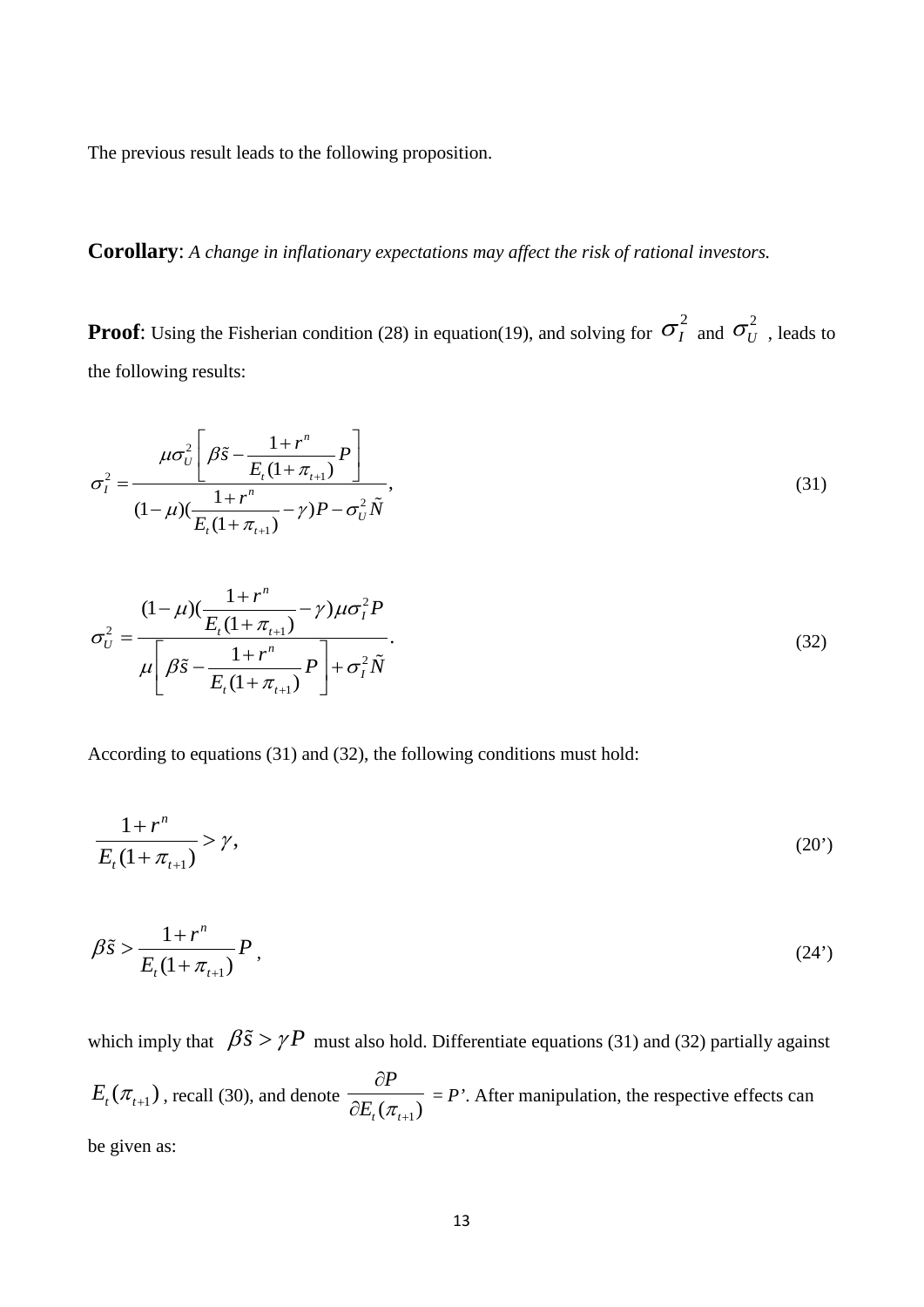$$
\frac{\partial \sigma_i^2}{\partial E_t(\pi_{t+1})} = \mu \sigma_U^2 \frac{(P' - \frac{1}{E_t(1 + \pi_{t+1})} P) \frac{(1 + r^n) \sigma_U^2 \tilde{N}}{E_t(1 + \pi_{t+1})} + (1 - \mu) \left[ \frac{(1 + r^n) P(\beta \tilde{s} - \gamma P)}{E_t(1 + \pi_{t+1})^2} - \left( \frac{1 + r^n}{E_t(1 + \pi_{t+1})} - \gamma \right) \beta \tilde{s} P' \right]}{\left\{ (1 - \mu) \left( \frac{1 + r^n}{E_t(1 + \pi_{t+1})} - \gamma \right) P - \sigma_U^2 \tilde{N} \right\}^2},\tag{33}
$$

$$
\frac{\partial \sigma_{U}^{2}}{\partial E_{t}(\pi_{t+1})} = \mu(1-\mu)\sigma_{t}^{2} \frac{\frac{1+r^{n}}{E_{t}(1+\pi_{t+1})}(P' - \frac{1}{E_{t}(1+\pi_{t+1})}P)\left[\mu(\beta\tilde{s}-\gamma P) + \sigma_{t}^{2}\tilde{N}\right]}{\left\{(1-\mu)(\frac{1+r^{n}}{E_{t}(1+\pi_{t+1})} - \gamma)P - \sigma_{U}^{2}\tilde{N}\right\}^{2}}.
$$
\n(34)

The effect in equation (33) remains ambiguous, as the two terms in the square brackets in the nominator are of opposite signs. Therefore, the effect of a change in inflationary expectations cannot be determined unambiguously for informed investors. However, the sign of equation (34) is more clear, which is reasonable as the uninformed investors monitor the market price of the risky asset. The sign equals zero if:

$$
P' = \frac{1}{E_t(1 + \pi_{t+1})} P,
$$

that is, if the effect of the change in inflationary expectations, *P'*, fully deflates the asset's market price, *P*. This holds in the Fisherian framework. However, if there is money illusion that prevails in the consumption and financial markets, the effect of inflationary expectations on the asset price remains weaker, and it follows that:

$$
P' < \frac{1}{E_{t}(1 + \pi_{t+1})} P.
$$

Then the sign of equation (34) is unambiguously negative, which states that an increase in inflationary expectations decreases the uninformed investor risk, and vice-versa. *QED*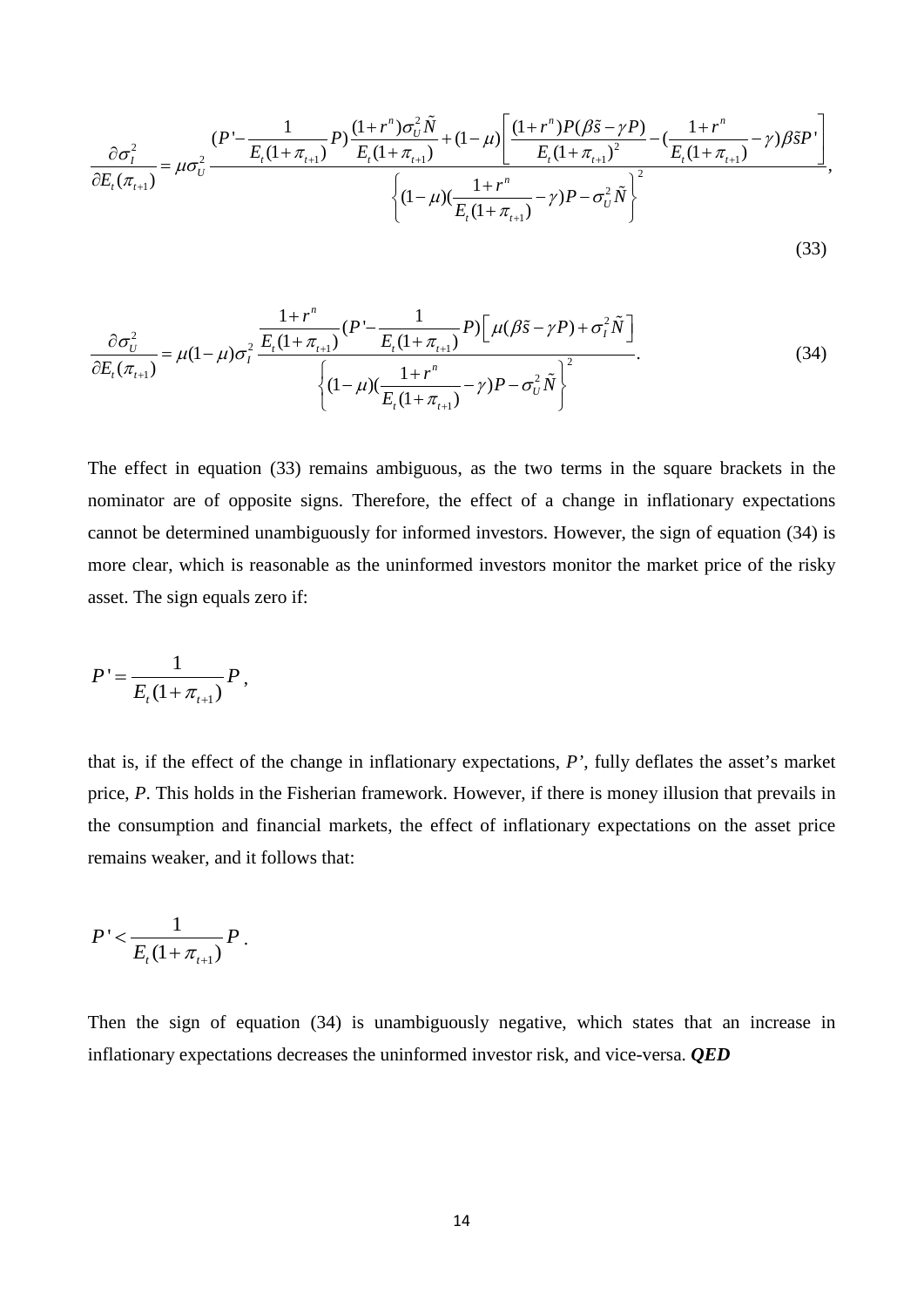#### **5. Concluding Remarks**

The paper analyzed the effects of central bank interventions in Walrasian financial markets. The financial market considered consists of rational but asymmetrically-informed investors and noise traders, between whom the economy's risky and risk-free assets are initially allocated. Investors make their investment decisions in period 1, and consume the real yields of their risky and risk-free investments in period 2. The objective of the central bank is to defend the market against bubbles.

The analysis provided several insightful findings:

- (i) If the central banks observes a bubble in the market, it can deflate it by elevating the real risk-free rate, which confirms the "leaning against the wind" argument.
- (ii) Lifting the real risk-free rate decreases the risk of rational informed investors, who receive a private signal of the dividends, and increases the risk of rational uninformed investors, who infer the dividends from the market price. More generally, this indicates that higher risk-free rates encourage informed investors and discourage uninformed investors to make risky investments.
- (iii) If the central bank tackles the bubble by lifting the nominal risk-free rate, inflationary expectations dampen the effect. Inversely, this implies that bubbles can also be treated by controlling inflation through chaining inflationary expectations.
- (iv) A reduction in inflationary expectations also has effects on perceived risk.

The sign of the effect remains ambiguous for informed investors, but it is clear for uniformed investors. If the Fisherian arbitrage condition holds, inflationary expectations have no effect at all. However, if the uninformed investors have money illusion, a reduction in inflationary expectations unambiguously increases their risk, and vice-versa.

In the macroeconomic literature, the persistent combination of low risk-free rates, low inflation and ballooning stock markets has lately attracted considerable attention. The analysis in the paper has provided some insights into this puzzle. Reducing the risk-free rate encourages the uninformed investor to undertake risky investments and discourages uninformed investors, who base their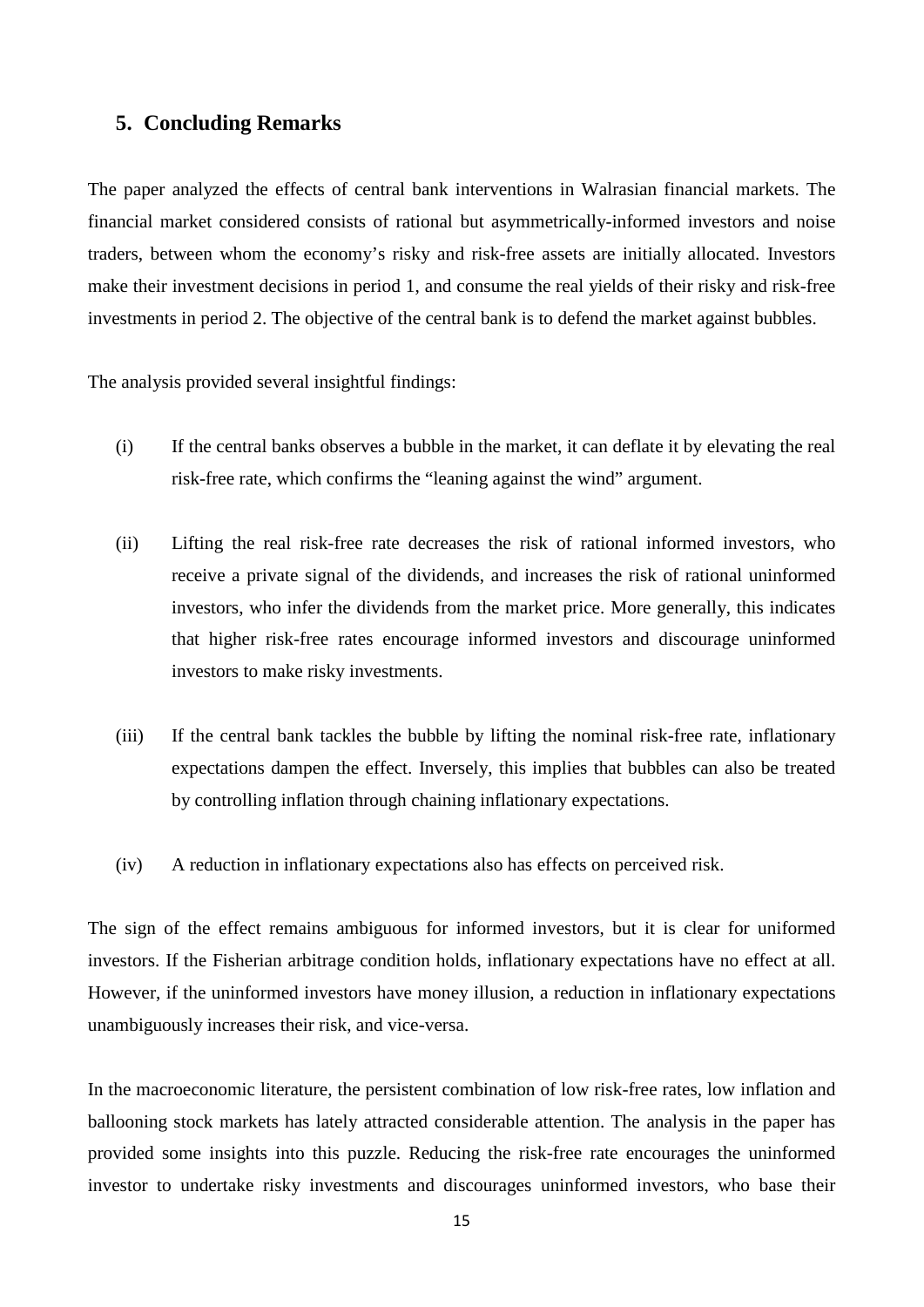decisions more closely on the fair value of the asset. As  $(1-\mu) > \mu$  plausibly holds, the central bank should pay special attention to the mass of uninformed investors.

More importantly, in a Fisherian world, the uninformed investor risk does not depend on inflationary expectations, but money illusion would mean that inflation expectations and risk behave inversely. In short, increased inflationary expectations would cause more risky investments. Therefore, in the presence of low risk-free interest rates, control of inflation may be necessary to curtail uninformed investor risk in order to tackle the bubble.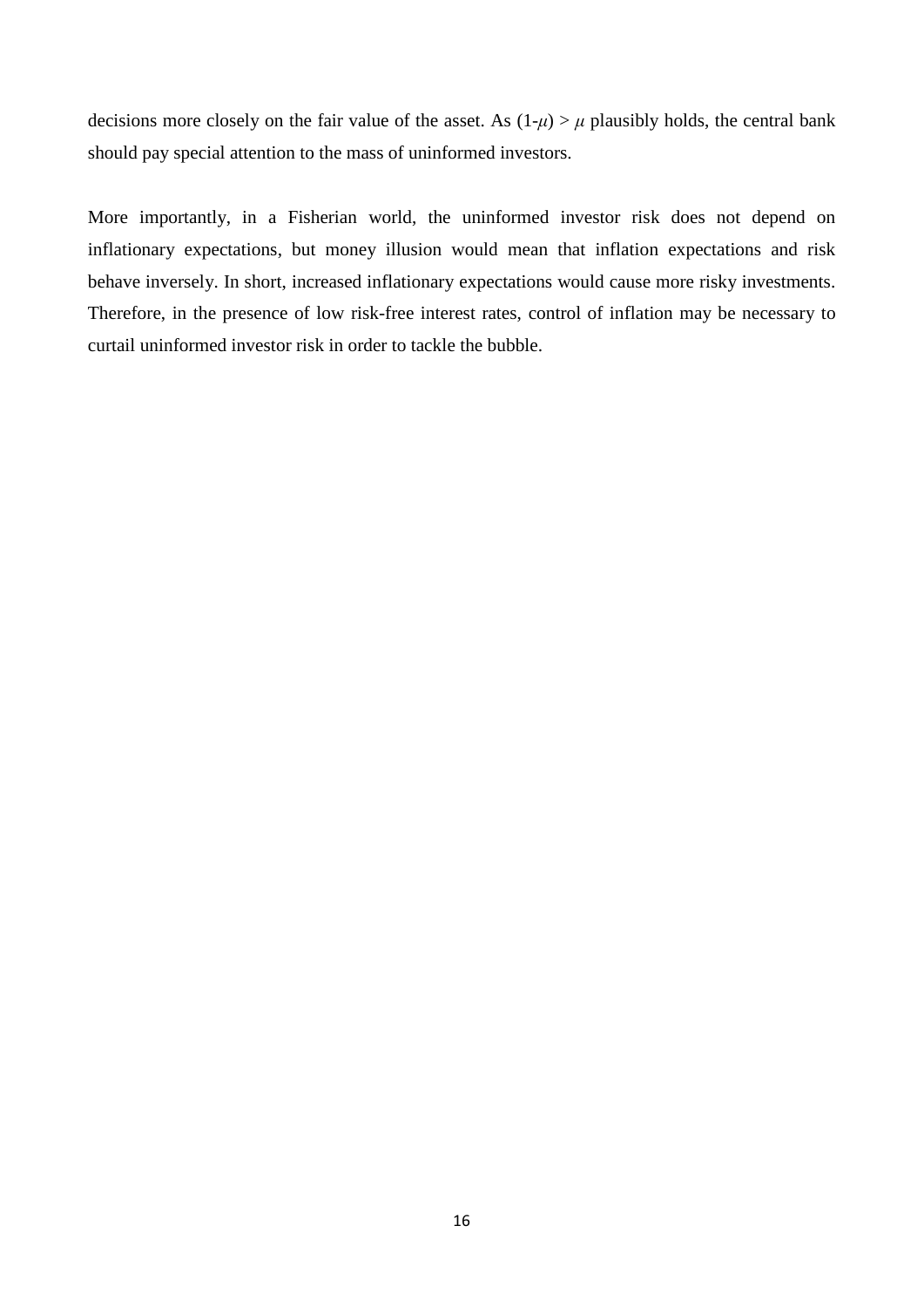#### **References**

Admati, A. (1985), A noisy rational expectations equilibrium for multi-asset securities markets, *Econometrica,* 53, 629-657.

Allen, F., Morris, S., Shin, H. (2006), Beauty contests and iterated expectations in asset markets, *Review of Financial Studies*, 19, 719-752.

Cochrane, J. (2017), The new-Keynesian liquidity trap, *Journal of Monetary Economics,* 92, 47-63.

De Bondt, W., Thaler, R. (1985), Does the stock market overreact?, *Journal of Finance,* 40, 793- 805.

Evans, G., McGough, B. (2018), Interest rate pegs in new Keynesian models, *Journal of Money, Credit and Banking,* 50, 939- 965.

Fisher, I. (1930), *The Theory of Interest,* MacMillan, New York .

Froot, K., Scharstein, D., Stein, J. (1992), Herd on the street: Informational inefficiencies in a market with short-term speculation, *Journal of Finance,* 47, 1461-1484.

Garcia-Schmidt, M., Woodford, M. (2019), Are low interest rates deflationary? A paradox of perfect-foresight analysis, *American Economic Review*, 109, 86-120.

Grossman, S. Stiglitz, J. (1980), On the impossibility of informationally efficient markets*, American Economic Review,* 70, 393-408.

Ilomäki, J., Laurila, H. (2018), The noise trader effect in a Walrasian market, *Advances in Decision Sciences,* 22 (A), 1-14.

Lintner, J. (1965), The valuation of risky assets and the selection of risky investments in stock portfolios and capital budgets, *Review of Economics and Statistics,* 47, 13-37.